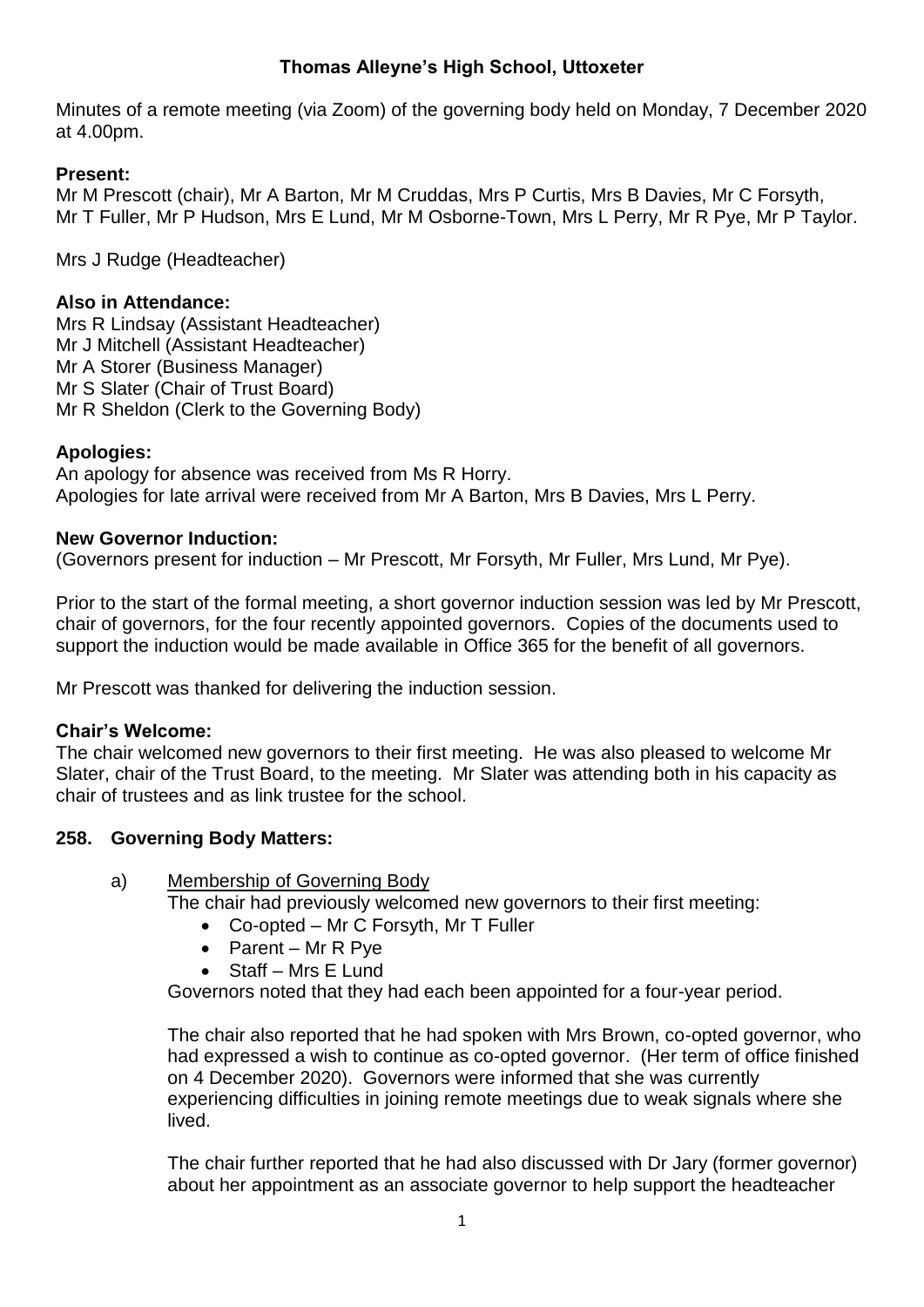and governing body with specific issues from time to time. This was to make full use of her previous experience as a full governor. Dr Jary was willing to take on such a role.

Mr Slater recognised the value that Dr Jary would bring to the school and governing body but reported that he would raise this matter at the next meeting of trustees to seek their views regarding the appointment of associate governors on local governing boards.

It was resolved –

- i) That governors formally appoint the above named to the governing body for a four-year period, with effect from 7 December 2020.
- ii) That governors approve the appointment of Mrs S Brown as co-opted governor, for a further four-year period with effect from 5 December 2020.
- iii) That governors support the appointment of Dr Jary as associate governor, subject to Trust Board approval.

## b) Register of Business Interests

The clerk reminded governors that he had asked them to complete the declaration of interest pro-forma so that the business register could be updated. Those governors still to return the form were asked to do so at the earliest opportunity.

#### c) Declaration of Interests

There were no declarations of interest for items to be discussed at this meeting.

#### **259. Chair – Report of Actions Taken:**

That chair reported that he had taken the following actions since the last meeting:

- He remained in regular contact with the headteacher to support her with regard to the implications of Covid-19 and continued to thanks her and the staff team, on behalf of the governing body, for all of the work that they were doing to ensure that the school remained open.
- Approval had been given for the appointment of additional temporary staffing to cover the absence of staff having to self-isolate.
- Approval for adjustments to the leadership team as necessary to cover absences.
- Approval for the purchase of marquees for use by students.

It was resolved –

That governors support the actions taken by the chair.

#### **260. Minutes:**

The minutes of the meeting held on 21 September 2020 had been previously made available to governors in Office 365.

It was resolved –

That the minutes be received and approved.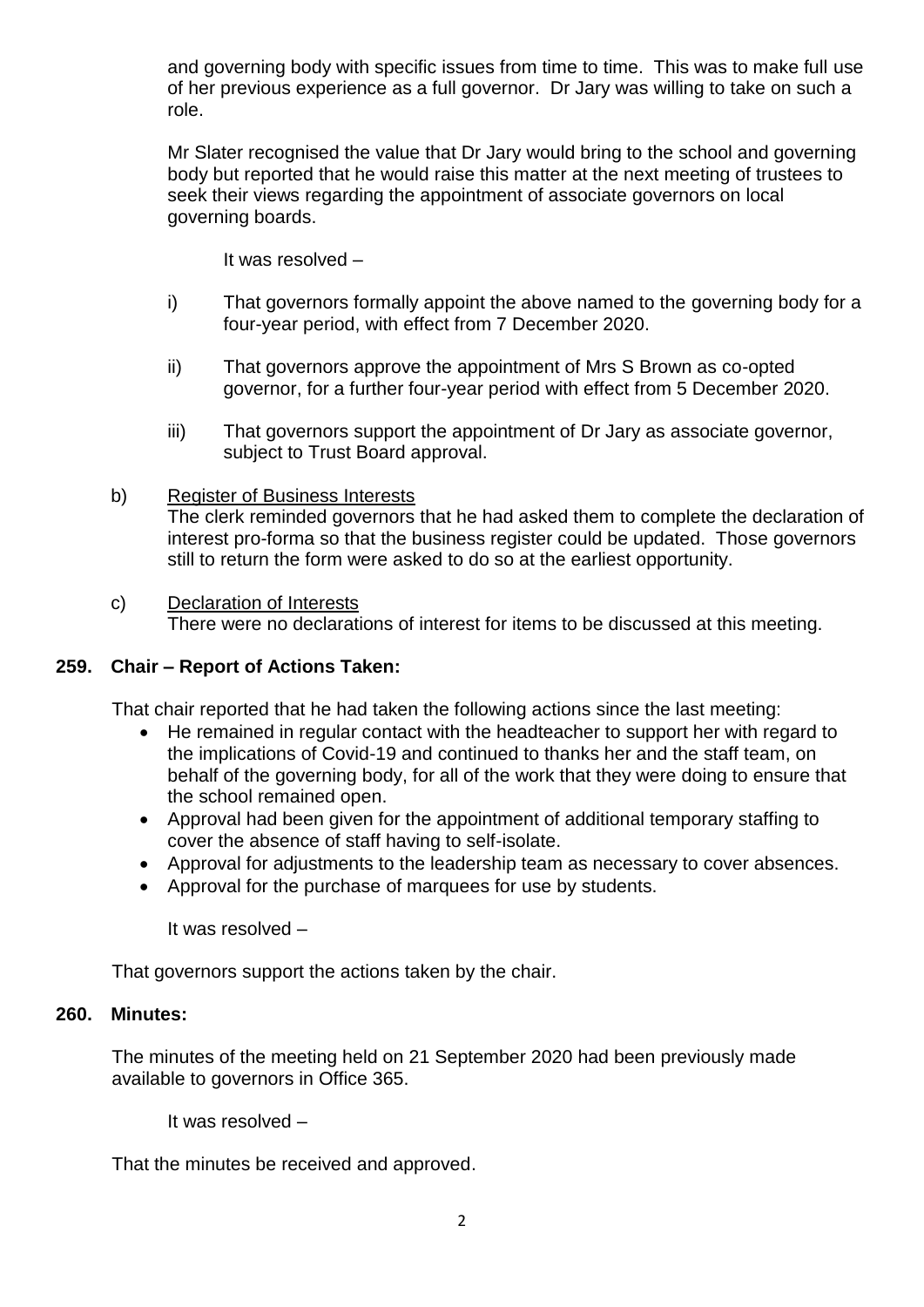## **261. Matters Arising:**

## a) Composition of Governing Body (Minute 243(b) refers)

The headteacher was pleased to confirm that the newly appointed co-opted governors had the necessary skills and expertise to support the work of the governing body. The need for gender and ethnicity equality, including BAME, would be key to the appointment of new governors in the future, although the importance of adding value to the work of the governing body would remain a central requirement.

## b) School Transport (Minute 247(a) refers)

The headteacher reported that the local authority had not changed its policy regarding school transport but confirmed that all students had found alternative ways of getting to school. Governors noted, however, that school transport remained a challenge due to the need to adhere to Covid-19 guidance.

## c) New Staff (Minute 249(k) refers)

In response to a governor question, the headteacher reported that all newly appointed staff had settled well into school. Those new staff new to teaching, however, were receiving most support. The support would continue as long as it was necessary for the benefit of staff.

## d) Support Staff (Minute 253 refers)

The business manager reported that trustees had approved for support staff to receive a pay increase in line with national guidance and confirmed that all necessary actions had been taken.

# **262. School Improvement Plan – Teaching and Learning:**

Mrs Lindsay was present for this item and took governors through the details of a report that had been previously made available in Office 365 to show the actions taken by the school in response to Government directives for remote teaching programmes. An outline was given of the strategies put in place to ensure that students continued to receive a planned curriculum through remote learning. Governors were pleased to note that most staff were becoming more comfortable with the delivery of remote lessons.

The headteacher reported that her expectation was for staff to deliver remote lessons to a class, or year group, having to self-isolate. For sixth form students, either in school or at home, the expectation was for staff to deliver a live lesson. This was not the same expectation for KS3 and KS4 students due to the needs of managing the class. However, the headteacher informed governors that this was something she was keeping under review.

## It was resolved –

That Mrs Lindsay be thanked for attending the meeting and outlining the details of the school strategy for remote learning, which was noted.

# **263 Curriculum – Ebacc:**

Mr Mitchell was present for this item and took governors through the details of a report that had been previously made available in Office 365 to show DfE expectations for Ebacc entries in schools. Governors noted that the Ebacc is English (language and literature), maths, the sciences, geography and history, and a language. Mr Mitchell reported that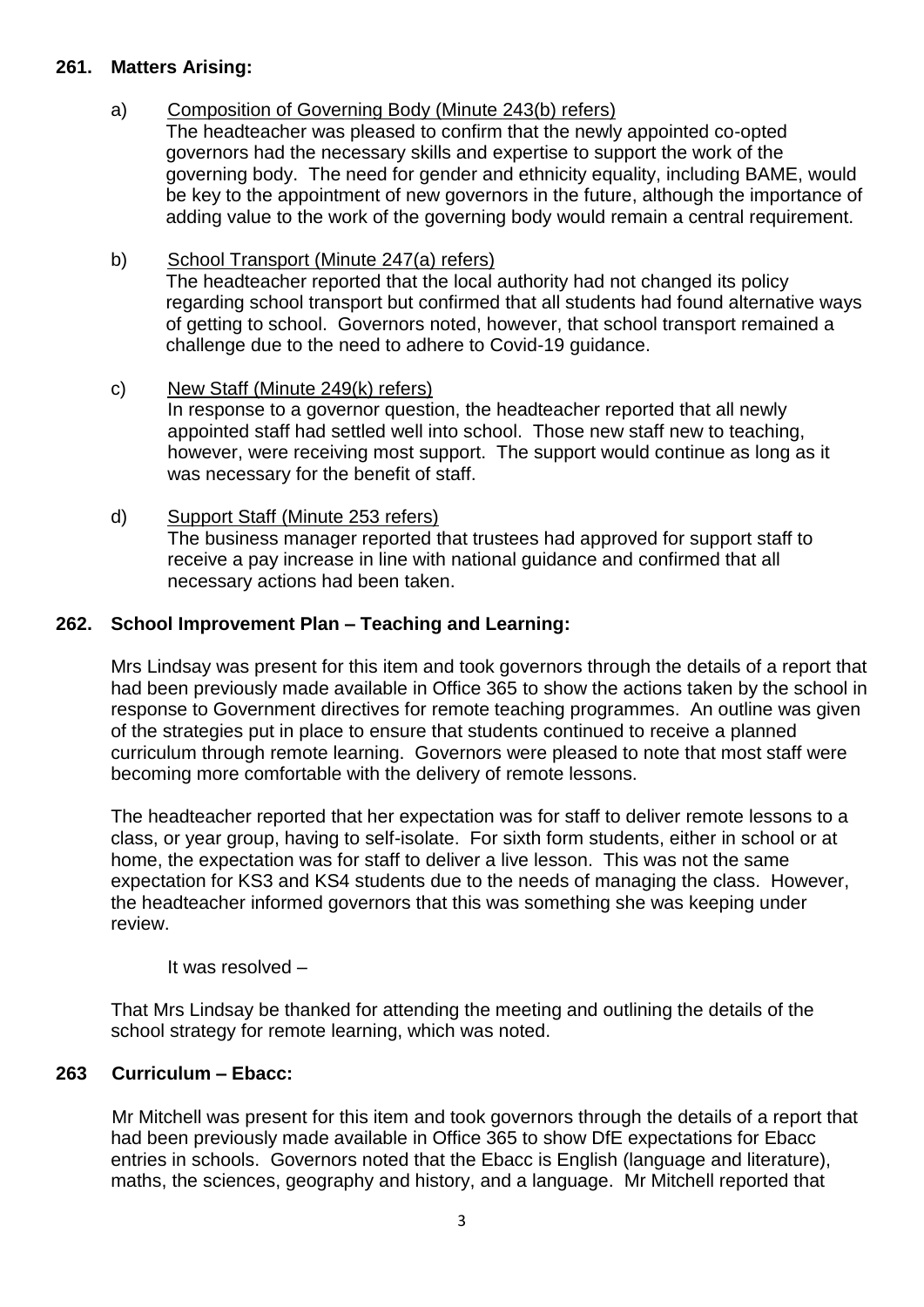schools were measured on the number of students that take GCSE's in these core subjects and that the Government's ambition was for 75% of students studying the Ebacc subject combination at GCSE by 2022 and 90% by 2025.

The headteacher reported that strategies were in place to actively encourage students to opt for French. However, the option to make French compulsory in order to meet Government ambition was not being recommended to governors for this academic year. The implications of this would be that the school would continue to not meet Ebacc expectations. This would, however, be reviewed for the following year. The headteacher further reported that if French was made compulsory then it would have implications for some staff teaching other subjects. Governors views were therefore sought.

Full discussion followed and governors recognised that if students were required to study French it would impact on the other subject options available to them. They also recognised that not all parents and students in the school community supported the value of studying for a modern foreign language, particularly if it was at the expense of studying for a different preferred option. Governors noted, however, the DfE expectations for Ebacc entries and the possible impact on the school if they were not met.

The support from middle schools in helping to strengthen the teaching of modern foreign languages across the Trust was also seen as critical and the headteacher confirmed that one member of staff was currently seconded to work with the schools.

Mr Slater further reported that the Trust was shortly to submit a Trust Capacity Fund bid and that criteria for such a bid included meeting Ebacc expectations. He further reported, however, that an issue for all schools regarding this matter was the ability to recruit sufficient modern languages teachers to help meet the initial target of 75%.

It was resolved –

- i) That Mr Mitchell be thanked for attending the meeting and for presenting the Ebacc report.
- ii) That governors approve the continuation of the current study options for this year and which would not include making it compulsory for students to study French.
- iii) That the headteacher and the senior leadership be requested to develop a strategy to support the school in making the studying of French compulsory for the next school year.
- iv) That the headteacher and business manager, in helping governors make an informed decision, be requested to model a school staffing establishment based on 50% of students studying French and also based on 75% of students for comparison.

## **264. Headteacher's Report:**

(Mrs Lindsay and Mr Mitchell left the meeting at this point).

A copy of the headteacher's report had been previously made available in Office 365 and the headteacher took governors through the detail of it, highlighting a number of key issues. Governors were reminded that all matters included in the report were discussed in more detail at Teaching and Learning and Managing and Resourcing committee meetings.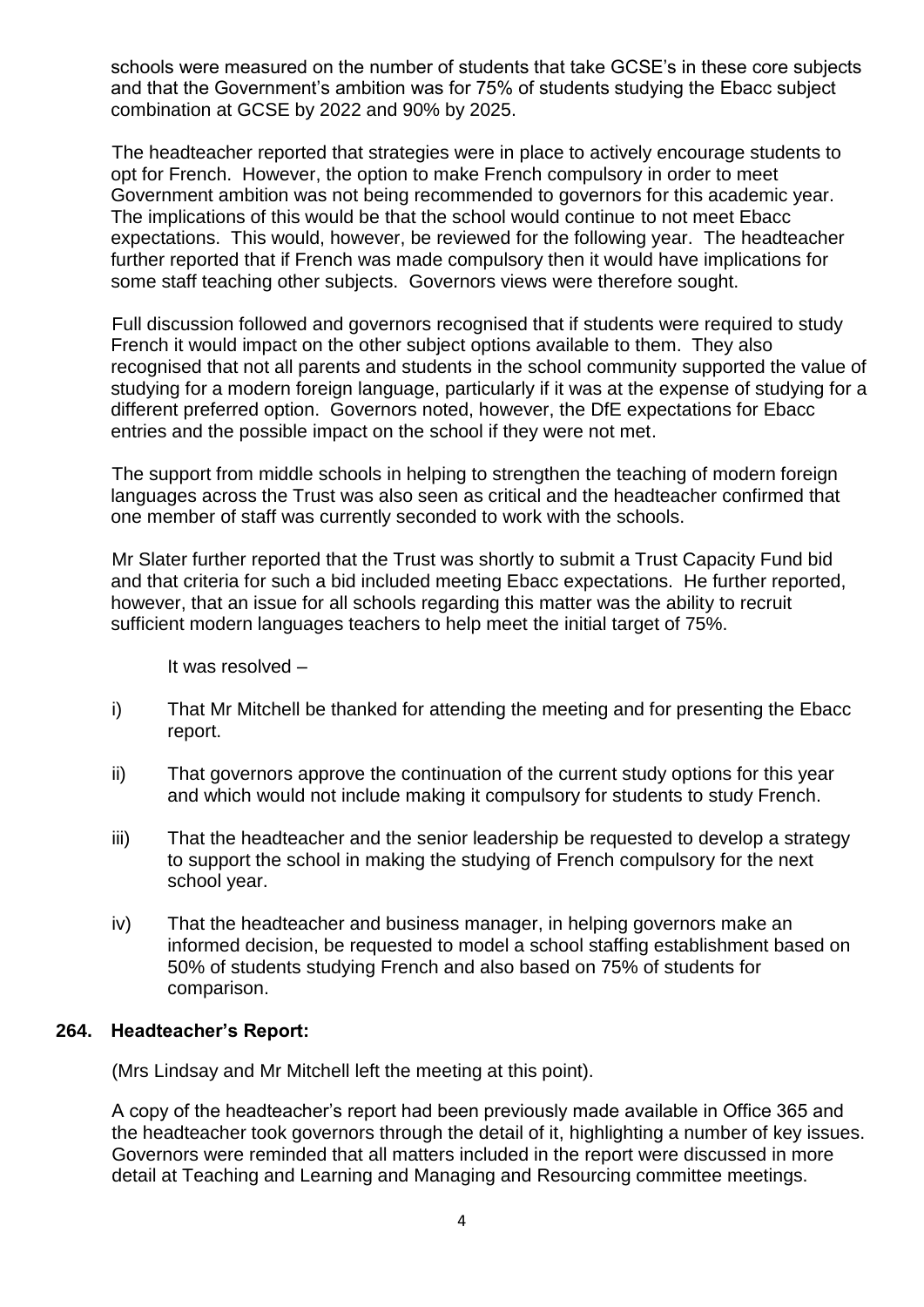## a) Leadership Score Card

The headteacher reported that this section was more difficult than usual to update given the implications of Covid-19 around staff absences and finance. Governors were informed that the additional costs to the school were currently in the region of £110K.

Discussion took place regarding the effectiveness of governance and the chair asked Mr Slater if it was possible for the Trust Board to undertake a review. Mr Slater reported that trustees had already given approval for two external reviews to be undertaken during the following year – safeguarding and governance. Mr Slater was confident that an external review of governance would be more robust than if undertaken by the Trust Board.

It was resolved –

That governors support an external review of governance and look forward to this being undertaken during the course of next year.

b) Predicted Student Outcomes (Y11)

An outline was given of the predicted student grades for 2021, together with comparative data for 2019 and 2020. The headteacher reported that it was not possible to provide predictions for progress 8 as no national data was available for outcomes in 2020.

The headteacher further reported that Maths 5+ had been identified as a concern and that she was currently looking into the reasons for this. A further report would be given at the next meeting. A further breakdown of results for the different ability groups would be given in future reports as this would help identify appropriate support strategies to bring about improvement where necessary.

Governors were informed of those departments that continued to be a challenge, including in particular French and Computer Science. Other departments were being tracked as necessary to ensure that appropriate support could be given if necessary. Discussion took place and governors requested the headteacher to invite the heads of departments causing particular concern to a future meeting so they could outline to governors the work being undertaken to bring about improvement. The headteacher suggested that the head of Maths and the head of Modern Languages be invited to a future meeting.

It was resolved –

That the heads of the Maths and Foreign Languages departments be invited to attend the next meeting of the Learning and Standards committee.

## c) Subject Support and Interventions

The headteacher gave an update on the various support strategies being put in place by various departments to support students, although some of the identified strategies were not possible to undertake due to Covid-19 restrictions. The support strategies included assessment weeks, after school classes, remote revision sessions and one to one support. The headteacher also confirmed that mock exams would be held during February 2021, but requested approval from governors for them to be held classrooms rather than the usual larger areas ie. sports hall. Government guidance was still awaited for details around next year's exams but the headteacher gave an assurance that the school would follow the advice given.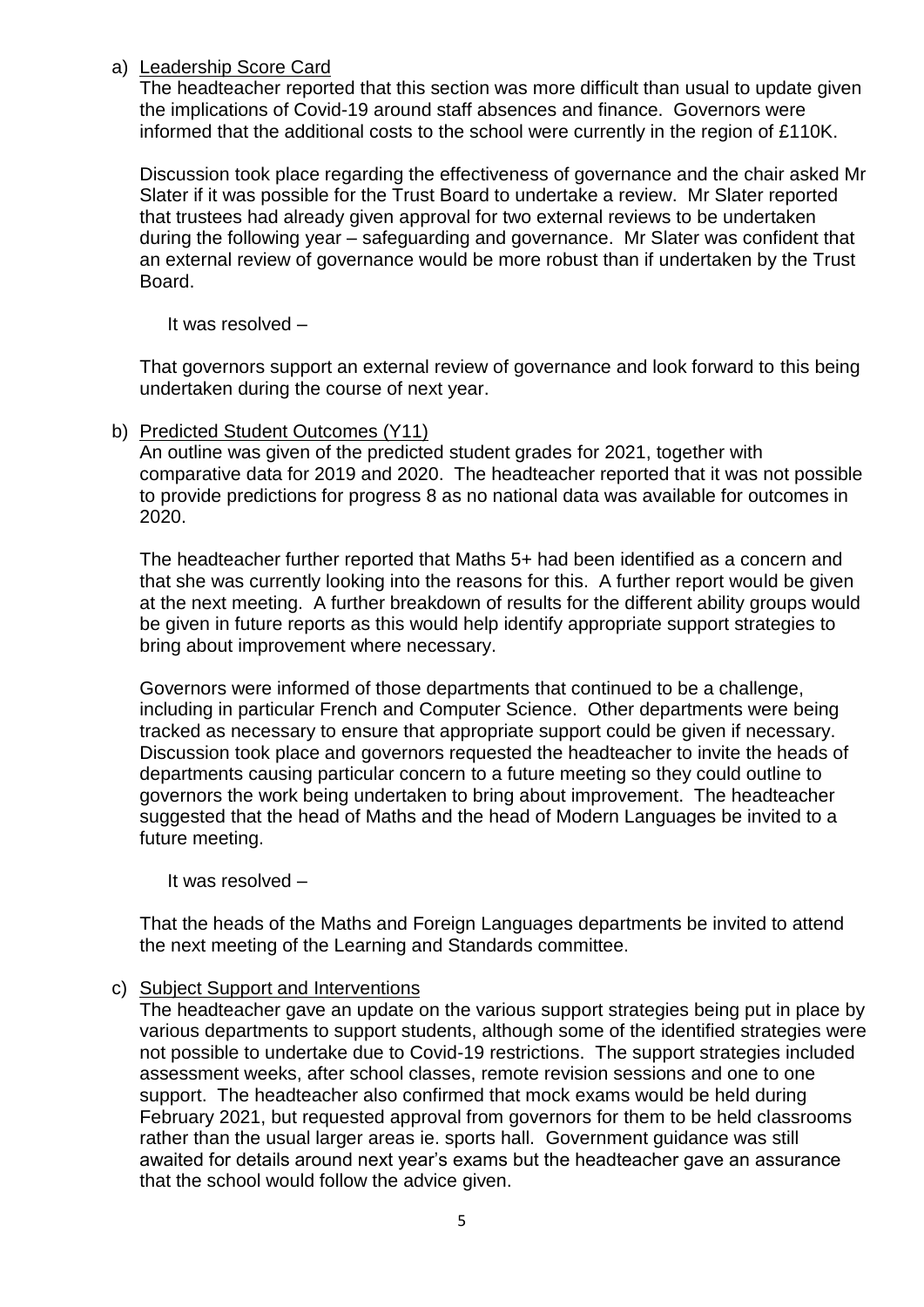Discussion followed and an issue was raised around the use of classrooms for mock exams given that students would not gain any experience in helping to prepare for sitting exams in the usual setting of a larger venue. The headteacher reported that she was aware of this and, as a result, further mock exams would be held towards the end of March next year and would be held in the larger venues.

In addition to the support strategies already in place, the headteacher reported that students would benefit from the use of revision guides and therefore requested governors to approve the purchase of the guides for all Y11 students.

It was resolved –

- i) That governors give approval for the February mock exams to be held in classrooms.
- ii) That governors approve the purchase of revision guides (at a cost of around £20K) for all Y11 students.
- iii) That governors be informed of the outcomes of mock exams to help them identify which support strategies were proving successful and to identify others which may be of more benefit.

#### d) 6<sup>th</sup> Form Performance

Data was made available to show how  $6<sup>th</sup>$  form students were performing and the headteacher was pleased to report that the intervention strategies that had previously bee agreed had proved successful and that outcomes had been positive.

The headteacher was also pleased to report that all Y11 students were having 1:1 interviews with Heads of House and senior leaders to discuss 6<sup>th</sup> form options and careers advice. The headteacher also wished to record her thanks to Mrs Justine North for conducting interviews with students applying for Oxbridge and medicine.

In response to a governor question, the headteacher acknowledged that the code of conduct for 6<sup>th</sup> form students to sign had been sent out later than usual due to Covid-19 disruptions. They would usually be sent earlier in the school year.

It was resolved –

That governors also place on record their thanks to Mrs North for the support she was giving to students applying for Oxbridge and medicine.

#### e) Teaching and Learning

A summary report was given of the training programmes available to staff during the period 1 September to 23 October. Governors were pleased to note the wide variety of training courses made available to staff.

## f) Teaching School

The headteacher reported that the Teaching School had successfully met two of its three KPIs (initial teacher training and professional/leadership development) but the third KPI (school to school support) had not been met due to Covid-19 restrictions. Governors were reminded that national funding for teaching schools was to cease at the end of the school year and that, as a result, the school was currently being aligned with a local Teaching School hub.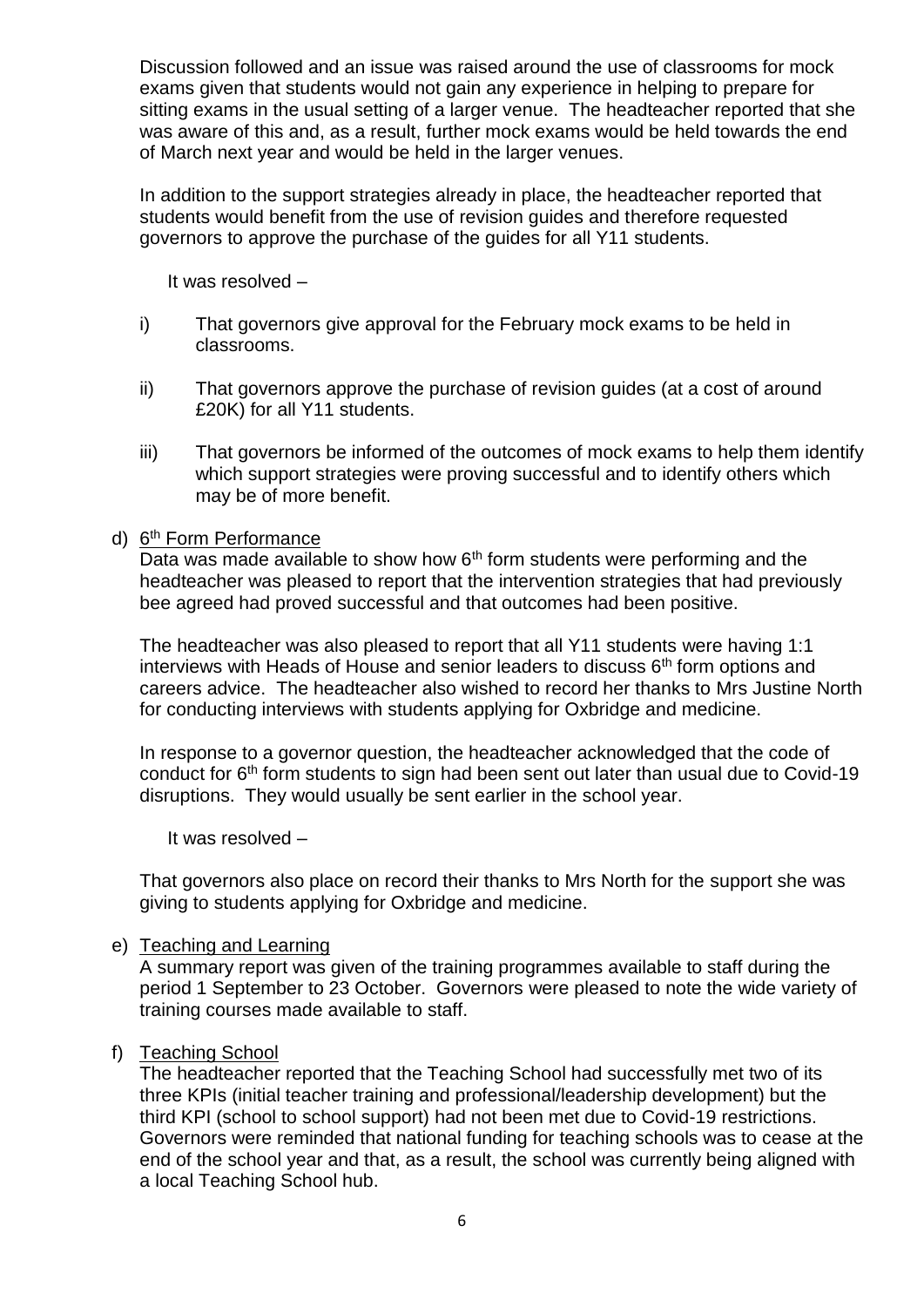g) School Curriculum

Details were given of the school's curriculum offer to students and the number of students within each of the core curriculum groups. This remained under review by the leadership team.

h) School Site

The headteacher was pleased to report that work on the school roof had now been completed. 2021/22 CIF bids were to be submitted for the replacement of fire alarms/fire doors throughout the site and replacement windows in some parts of the school building.

## i) Health and Safety

Details were given of the structure in place for the management Covid-19 issues and a focus on care control commitment. Governors noted the specific responsibilities given to each member of the management team.

It was resolved –

That governors place on record their thanks to the management team for all of the work they were undertaking on behalf of the school.

## j) Succession Plan

Details were given of the agreed succession plan in place to cover the leadership team and other key posts in school, in the event of absences due to Covid-19. Discussion followed and governors recognised the burden placed on the headteacher to ensure the health and well-being of staff and students. Governors also expressed their thanks to Mrs Maingay for stepping up as acting headteacher whilst Mrs Rudge was not in school due to having to self-isolate.

Mr Slater further reported that trustees continued to monitor all of the work being undertaken in schools to respond to the implications of Covid-19. A letter of thanks was to be sent to all schools, from the Trust Board, to thank staff for all of the work they were doing.

## k) Staffing Update

The headteacher reported that 5 additional day-time cleaners had been appointed to ensure the regular cleaning of classrooms and other areas of the school. The headteacher further reported that her biggest concern currently was for IT technician support due to the demands being placed on the team by other ULT schools. The team was being stretched and, due to the recent resignation of the ULT IT technician, the CEO had been informed that support to schools would have to cease until alternative arrangements were put in place.

Mr Slater reported that trustees were aware of this issue and had identified it as a priority to resolve. IT support across the Trust would be included in the Trust capacity Fund bid and governors were also advised that a review of IT provision and support across the ULT was to be undertaken early in the new year.

Governors were also informed of the number of absences by both teaching staff and support staff due to having to self-isolate. All staff continued to be paid during their absence.

It was resolved –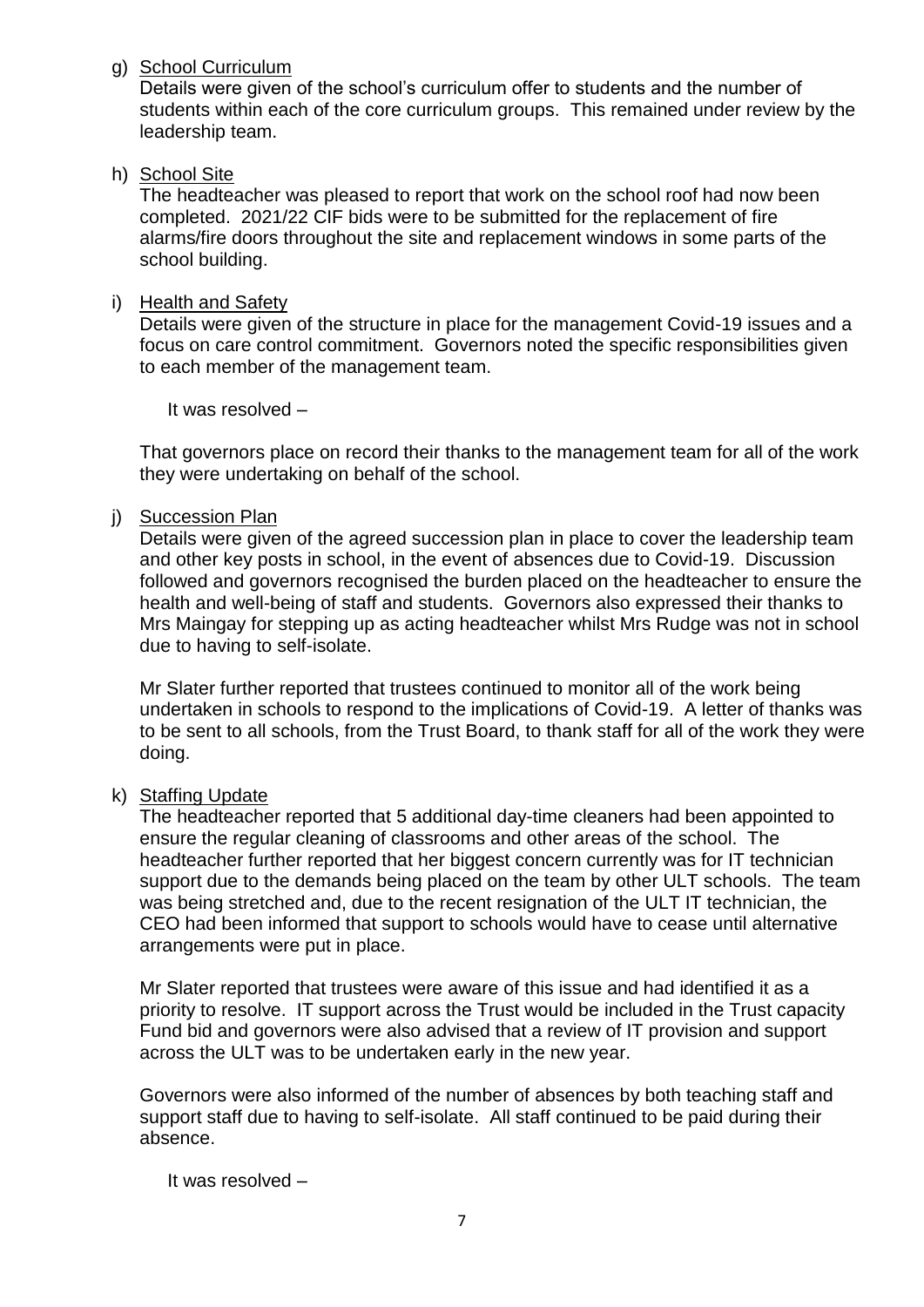That governors fully support the decision taken by the headteacher to ensure that staff were paid as normal although absent from school.

## l) Behaviour and Attendance

The headteacher reported that student attendance from the start of the new school year had been very good although it had fallen very recently due to various year groups having to self-isolate due to positive Covid-19 cases stemming from the community. The school's EWO was working with the school to support students at home as necessary.

The number of fixed-term exclusions were higher than usual but the headteacher reported that this was reflected in many other schools across the country. However, there were currently no permanent exclusions.

Governors thanked the headteacher for her detailed report and the chair further reported that the format of the report was for them to agree with the headteacher to ensure that they received the necessary information to help them support, and challenge if necessary, the operation of the school. The chair invited governors to submit any views to him so that they could then be shared with the headteacher.

## **265. Managing and Resourcing Committee:**

Minutes of meetings of the Managing and Resourcing committee, held on 23 June and 13 October 2020, had been previously made available in Office 365.

It was resolved –

That minutes of the meetings of the Managing and Resourcing committee be received and noted.

#### **266. Learning and Standards Committee:**

Minutes of meetings of the Learning and Standards committee, held on 15 September and 3 November 2020, had been previously made available in Office 365.

It was resolved –

That minutes of the meetings of the Learning and Standards committee be received and noted.

#### **267. ULT Update:**

Mr Slater gave a brief update on the ULT and, as reported earlier in the meeting, a review of IT provision and support was to be undertaken. He also confirmed that discussions were taking place between the headteacher and the CEO regarding the dual role undertaken by Mr Storer as the school's business manager and the ULT's chief finance officer.

Mr Slater was also pleased to report that growth of the ULT remained a key priority and that Richard Clarke First School was to join the Trust as an official member early in the new year. Work on the new school also continued and was due to open in September 2022.

It was resolved –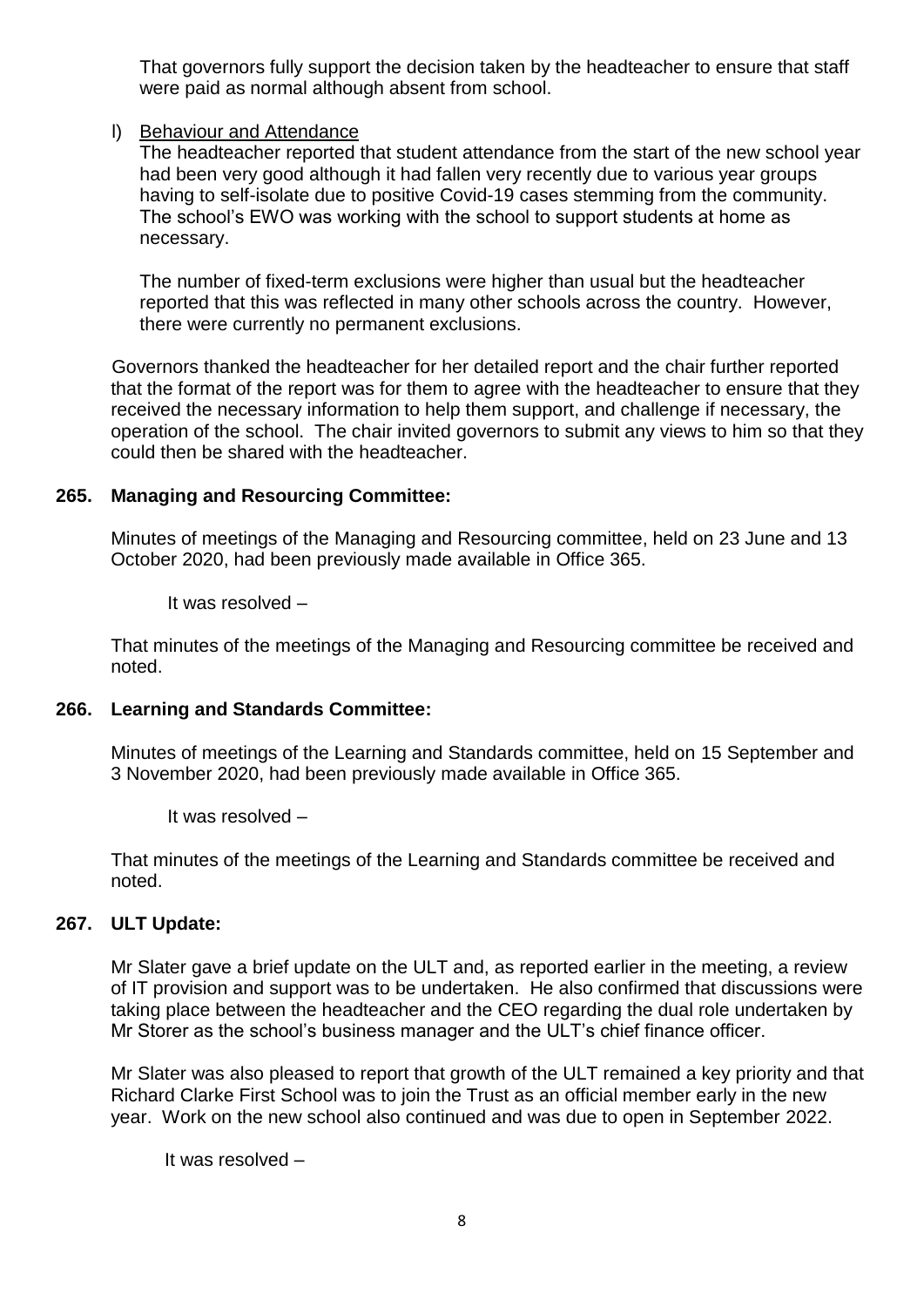That the ULT update be received and noted, with thanks to Mr Slater.

# **268. Safeguarding/Health and Safety – Including Covid-19 Update:**

The headteacher reported that since the start of the school year there had been 20 positive cases (16 students and 4 staff) stemming from the community. On average 30 students were self-isolating each week but, at the end of last week, this figure was 66. During the same period 48 members of staff had self-isolated at different times. Most had returned to work at the end of the isolation period but one member of staff that had tested positive remained absent from school. The headteacher informed governors of the support and guidance given by local authority officers to help support her with each case identified.

The headteacher further reported on everything that was being done in school to ensure that it could remain open but governors were informed of the additional financial implications due to increased costs to cover staff absences in particular. Other necessary health and safety measures to comply with Covid-19 guidance were impacting on the school's finances. The headteacher was appreciative of donations, around £36K, made to the school to help support the increased costs and was also pleased to report that the school also continued to support their vulnerable families through the provision of food boxes. This support would continue.

The headteacher was also pleased to report the regular communication with parents to keep them fully up-dated with what was happening in school and their support in return was positive.

It was resolved –

- i) That the Covid-19 update be noted and governors also place on record their thanks to the local authority for the advice and support being given to the headteacher.
- ii) That the chair, on behalf of the governing body, would write a report for inclusion in the final school newsletter to parents at the end of this term, to highlight all of the work that the school was doing in response to the pandemic.

## **269. Policies:**

Copies of the following policies had been previously made available to governors in Office 365:

- TAHS Exams Contingency Plan 2020
- TAHS Internal Appeals Procedure 2020
- TAHS Word Processor (exams) Policy 2020
- ULT Allowances Policy (Autumn 2020)
- ULT Complaints Procedure (Autumn 2020)
- ULT Safer Recruitment Policy (Autumn 2020)

The headteacher reported that there had been no significant changes to the TAHS policies but that the Exam Contingency Plan had been updated to reflect DfE guidance due to the implications of Covid-19.

The headteacher also reminded governors that the ULT policies were to be received and adopted by governors.

It was resolved –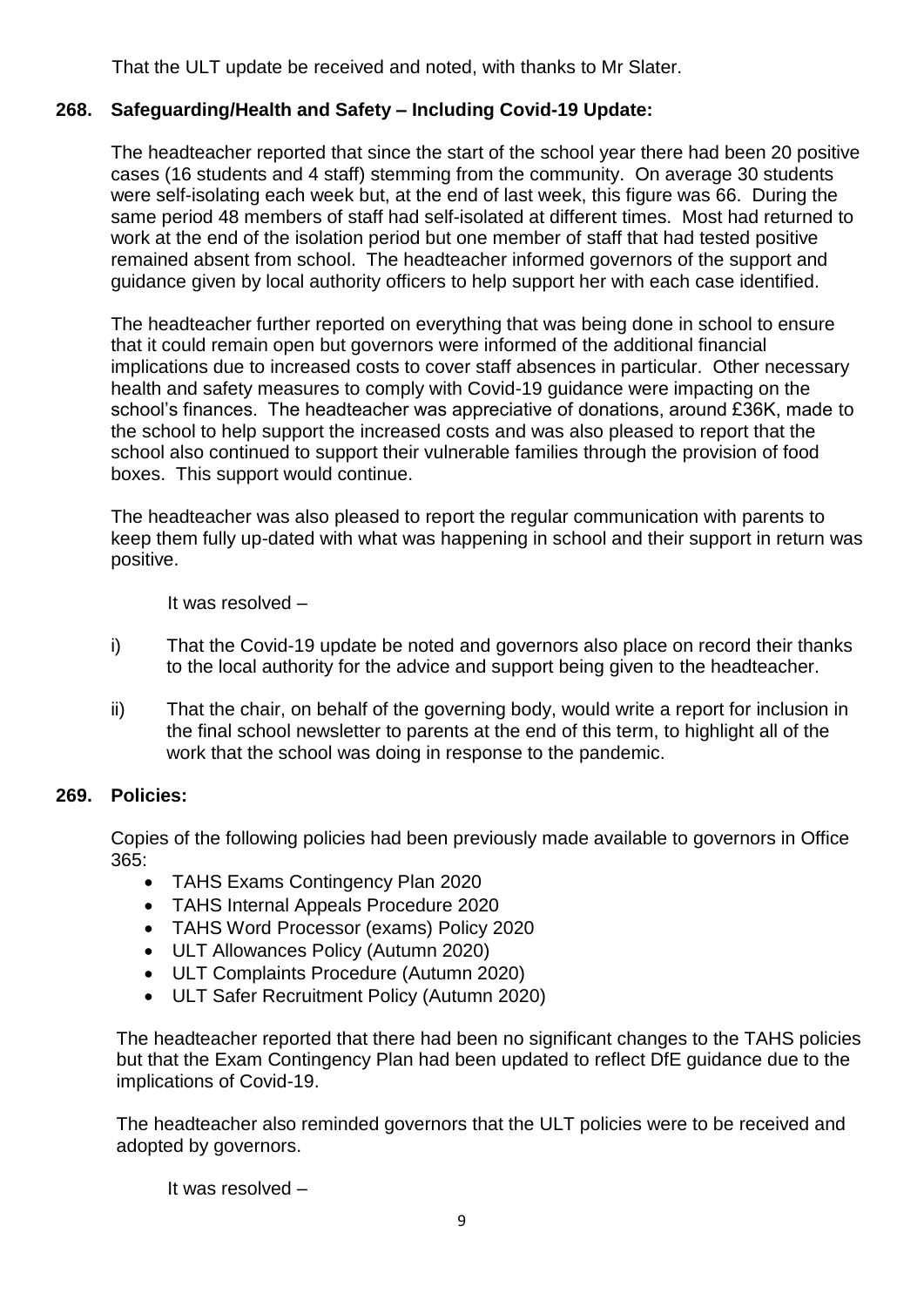- i) That TAHS policies be received and approved.
- ii) That ULT policies be received and adopted.

## **270. Evidence for KPIs:**

As previously reported, the chair confirmed that a review of KPIs for the previous school year had been undertaken. The review had shown that the highest achieving KPI had been around governor challenge but that more had to be done to link this with the governors' vision.

The matters considered at this meeting met the following key performance indicators:

• KPI 1 – governors ensure clarity of vision, ethos and strategic direction Evidenced through discussions around Ebacc and request for headteacher to develop a strategy to enable the school to work towards Ebacc expectations. (Minute 263)

Evidenced through a request to the Trust Board to undertake a review of governance to assess the governing body's effectiveness. (Minute 264)

• KPI 4 – governors provide challenge and hold the headteacher and other senior leaders to account for improving the quality of teaching, pupils' achievement and their behaviour and safety Evidenced through discussions around departmental strengths and weaknesses and a request for Heads of Maths and Modern Languages to meet with governors to outline actions to improve departmental outcomes. (Minute 264)

Evidenced through the discussion around mock exams and a request to the headteacher to report on outcomes to enable governors to assess the effectiveness of the various improvement strategies to support student outcomes. (Minute 264)

• KPI 8 – governors engage with stakeholders, including staff and parents Evidenced through continued discussions throughout the meeting and governor recognition of all the work being undertaken by members of staff to ensure that the school remained open and safe for both staff and students.

Evidenced through the decision of the governing body to support the headteacher in paying all members of staff absent from school due to having to self-isolate. (Minute 264)

Evidenced through the chair including a section in the next school newsletter to parents to inform them of everything that the school was doing to minimise the effects of the pandemic and to in keeping the school open. (Minute 268)

## **271. Confidentiality:**

Governors were reminded of the need for confidentiality with regard to a number of issues discussed, and documents received during the meeting, but it was agreed that there was no need for any of the issues to be recorded in a confidential appendix of the minutes.